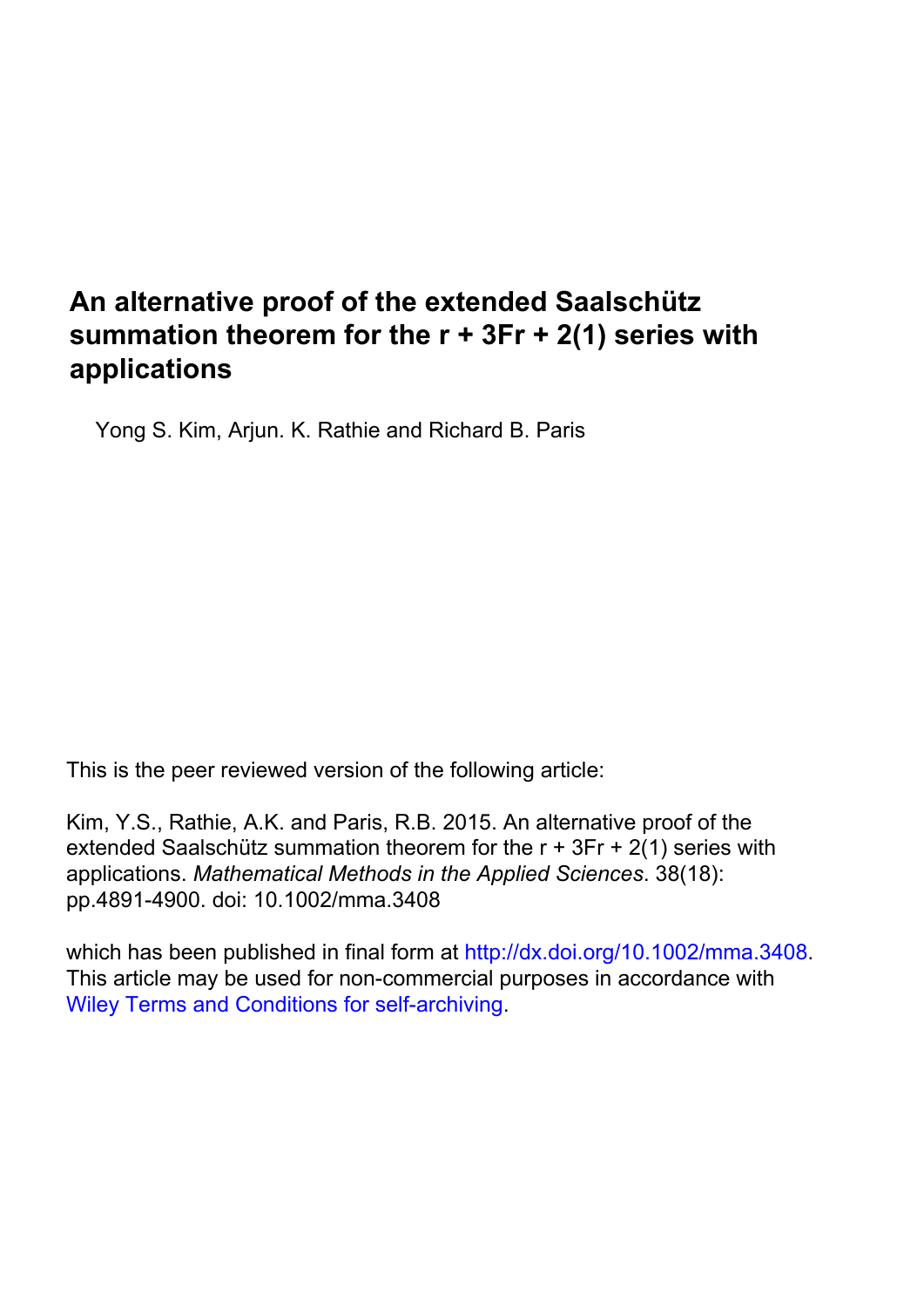## An alternative proof of the extended Saalschütz summation theorem for the  $r+3F_{r+2}(1)$  series with applications

Y. S. Kim,<sup>∗</sup> Arjun. K. Rathie† and R. B. Paris‡§

#### Abstract

A simple proof is given of a new summation formula recently added in the literature for a terminating  $r+3F_{r+2}(1)$  hypergeometric series for the case when r pairs of numeratorial and denominatorial parameters differ by positive integers. This formula represents an extension of the well-known Saalschütz summation formula for a  ${}_{3}F_2(1)$ series. Two applications of this extended summation formula are discussed. The first application extends two identities given by Ramanujan and the second, which also employs a similar extension of the Vandermonde-Chu summation theorem for the  $2F_1$  series, extends certain reduction formulas for the Kampé de Fériet function of two variables given by Exton and Cvijović  $\&$  Miller.

#### Mathematics Subject Classification: 33C15, 33C20

Keywords: Generalized hypergeometric series, Saalschütz's theorem, Vandermonde-Chu theorem, Kampé de Fériet function

#### 1. Introduction

The generalized hypergeometric function  ${}_{p}F_{q}(z)$  is defined for complex parameters and argument by the series [16, p. 40]

$$
{}_pF_q\left[\begin{matrix}a_1, a_2, \dots, a_p \\ b_1, b_2, \dots, b_q \end{matrix}; z\right] = \sum_{k=0}^{\infty} \frac{(a_1)_k (a_2)_k \dots (a_p)_k}{(b_1)_k (b_2)_k \dots (b_q)_k} \frac{z^k}{k!}.
$$
(1.1)

When  $q \geq p$  this series converges for  $|z| < \infty$ , but when  $q = p - 1$  convergence occurs when  $|z|$  < 1. However, when only one of the numeratorial parameters  $a_i$  is a negative integer or zero, then the series always converges since it is simply a polynomial in  $z$  of degree  $-a_i$ . In (1.1) the Pochhammer symbol, or ascending factorial,  $(a)_n$  is given for integer n by

$$
(a)_n = \frac{\Gamma(a+n)}{\Gamma(a)} = \begin{cases} 1 & (n = 0) \\ a(a+1)\dots(a+n-1) & (n \ge 1), \end{cases}
$$

<sup>∗</sup>Department of Mathematics Education, Wonkwang University, Iksan, Korea E-mail: yspkim@wonkwang.ac.kr

<sup>†</sup>School of Mathematical and Physical Sciences, Central University of Kerala, Periye P.O. Dist. Kasaragad 671328, Kerala State, India. E-Mail: akrathie@cukerala.edu.in

<sup>‡</sup>School of Computing, Engineering and Applied Mathematics, University of Abertay Dundee, Dundee DD1 1HG, UK. E-Mail: r.paris@abertay.ac.uk

<sup>§</sup>Corresponding author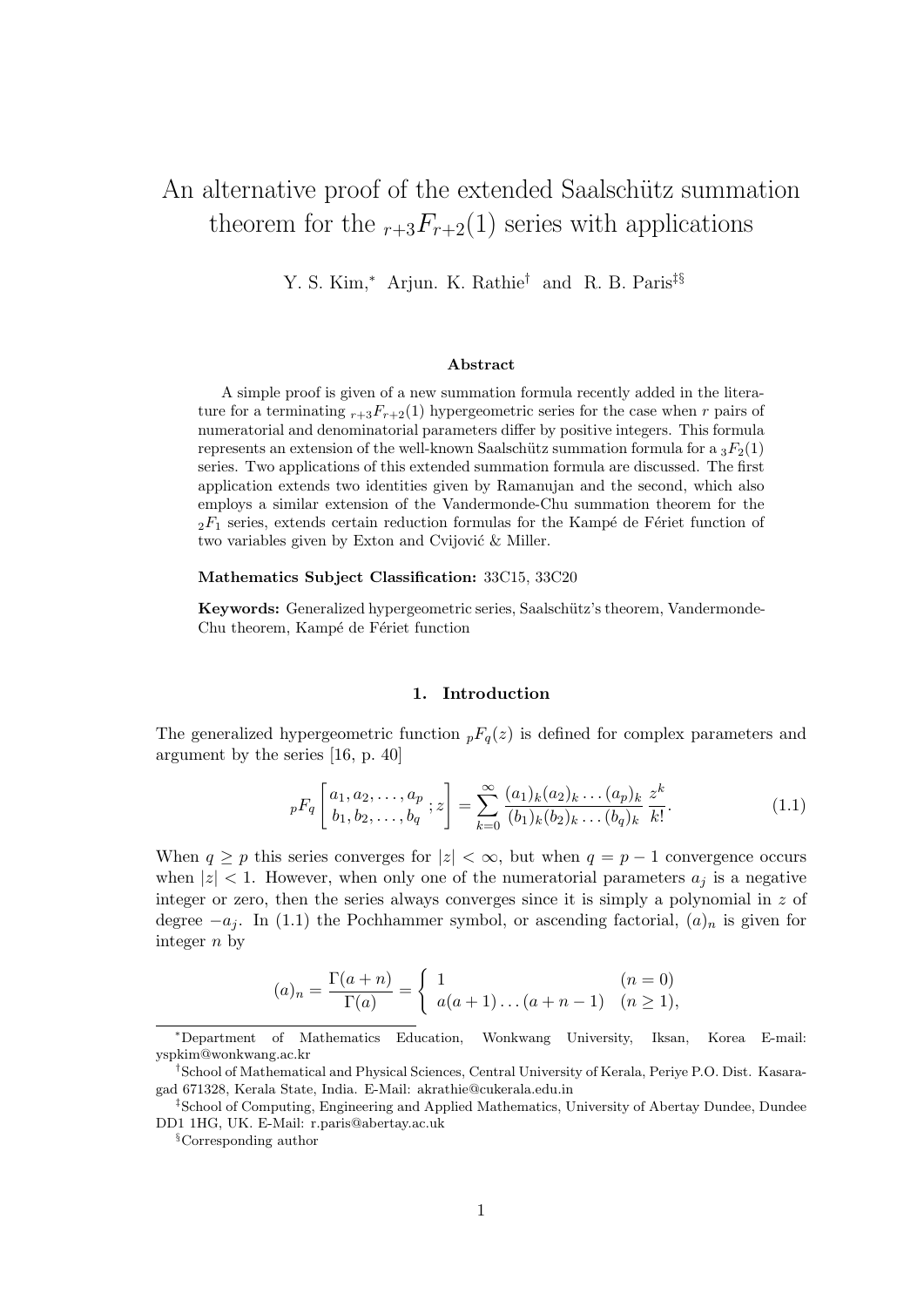where  $\Gamma$  is the gamma function. Throughout we shall adopt the convention of writing the finite sequence of parameters  $(a_1, \ldots, a_p)$  simply by  $(a_p)$  and the product of p Pochhammer symbols by

$$
((a_p))_k \equiv (a_1)_k \dots (a_p)_k,
$$

where an empty product  $p = 0$  is understood to be unity.

There exist several classical summation theorems for hypergeometric series of specialized argument. These are the theorems of Gauss, Kummer and Bailey for the  ${}_2F_1$ series and Saalschütz and Watson for the  ${}_{3}F_2$  series; see, for example, [16, Appendix III]. Various contiguous extensions of these summations theorems have been obtained; see [5, 14] and the references therein. Recent work has been concerned with the extension of the above-mentioned summation theorems to higher-order hypergeometric series with  $r$ pairs of numeratorial and denominatorial parameters differing by a set of positive integers  $(m_r)$ . One of the first results of this type is the generalized Karlsson-Minton summation theorem [11], which extends the first Gauss summation theorem, given by

$$
{}_{r+2}F_{r+1}\left[\begin{array}{cc}a, b, (f_r + m_r) \\ 1 + b, (f_r)\end{array}; 1\right] = \frac{\Gamma(1-a)\Gamma(1+b)}{\Gamma(1+b-a)} \frac{(f_1 - b)_{m_1} \dots (f_r - b)_{m_r}}{(f_1)_{m_1} \dots (f_r)_{m_r}} \qquad (1.2)
$$

provided Re  $(-a) > m - 1$ , where  $m := m_1 + \cdots + m_r$ . When  $b = -n$ , where n is a non-negative integer, the series on the left-hand side terminates and (1.2) reduces to the result originally obtained by Minton [12] when  $n \geq m$ . A generalization of (1.2) when the series terminates (an extension of the Vandermonde-Chu summation formula for the  $2F_1$  series) was derived by Miller [7] in the form

$$
{}_{r+2}F_{r+1}\left[\begin{array}{c} -n, a, (f_r + m_r) \\ c, \end{array}; 1\right] = \frac{(c - a - m)_n}{(c)_n} \frac{((\xi_m + 1))_n}{((\xi))_n} \tag{1.3}
$$

for non-negative integer n when it is supposed that  $(c - a - m)<sub>m</sub> \neq 0$  and  $a \neq f<sub>j</sub>$  $(1 \leq j \leq r)$ , where m is as defined above. The  $(\xi_m)$  are the non-vanishing zeros of a certain parametric polynomial  $Q_m(t)$  defined in (5.3). The summation theorems of Gauss (second), Kummer, Bailey and Watson have been similarly extended in [15].

The summation theorem which we shall be concerned with in this paper is Saalschütz's summation theorem given by [16, p. 49]

$$
{}_3F_2\left[\begin{array}{c} -n, a, b \\ c, -n - \sigma \end{array}; 1\right] = \frac{(c - a)_n(c - b)_n}{(c)_n(c - a - b)_n}, \qquad \sigma := c - a - b - 1 \tag{1.4}
$$

for non-negative integer  $n$ . An extension of this theorem to include  $r$  pairs of numeratorial and denominatorial parameters differing by positive integers  $(m_r)$  has recently been obtained by the authors in [6] in the following form.

**Theorem 1.** Let  $(m_r)$  be a set of positive integers with  $m := m_1 + \cdots + m_r$  and let n denote a non-negative integer. Then, with  $\sigma := c - a - b - 1$ , we have

$$
{}_{r+3}F_{r+2}\left[\begin{array}{cc} -n, a, b, (f_r + m_r) \\ c, m - n - \sigma, (f_r) \end{array}; 1\right] = \frac{(c - a - m)_n(c - b - m)_n}{(c)_n(c - a - b - m)_n} H_n,\tag{1.5}
$$

where

$$
H_n := \frac{((\eta_m + 1))_n}{((\eta_m))_n}.
$$

The  $(\eta_m)$  are the nonvanishing zeros of the associated parametric polynomial  $\hat{Q}_m(t)$  of degree m defined in  $(2.1)$  and  $(2.2)$  below.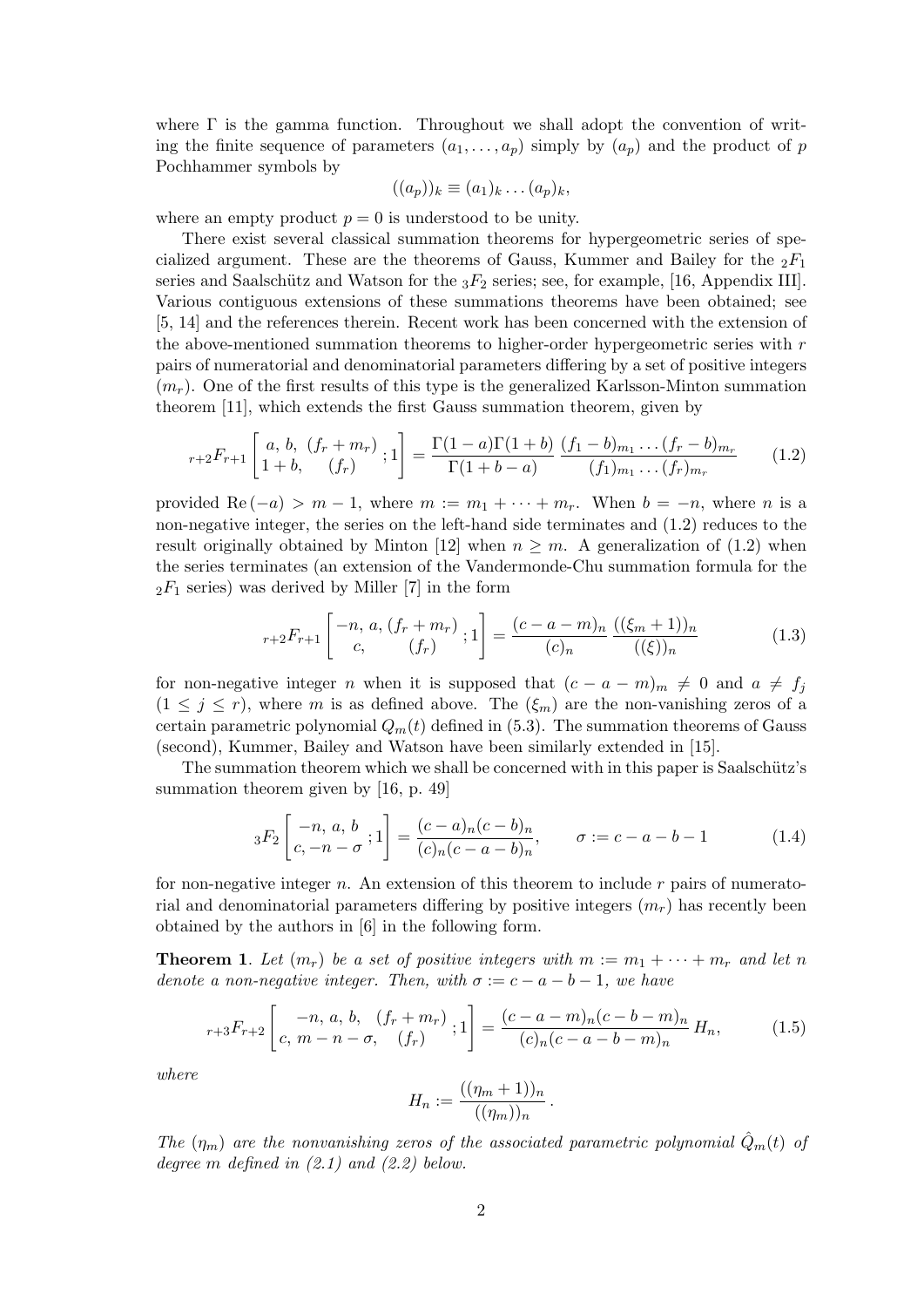The derivation of (1.5) in [6] relied on an Euler-type transformation for the generalized hypergeometric function

$$
r+2F_{r+1}\left[a, b, (f_r+m_r) \atop c, (f_r)\right]
$$

obtained in [8, 9] and so depended on a special property of such high-order hypergeometric functions. It is the purpose of the present investigation to provide an alternative and more elementary proof of the extended Saalschütz summation theorem  $(1.5)$  that does not rely on the above-mentioned Euler-type transformation. We also provide some illustrative examples of Theorem 1. Two applications are discussed involving hypergeometric series when  $r$  pairs of numeratorial and denominatorial parameters differ by positive integers  $(m_r)$ . The first extends two transformations originally obtained by Ramanujan [1] and the second extends two reduction formulas for the Kampé de Fériet function given by Exton [4] and Cvijović & Miller [3].

#### 2. Alternative proof of the extension of Saalschütz's formula  $(1.5)$

Before giving our alternative proof of Theorem 1, we first present below the definition of the associated parametric polynomial  $Q_m(t)$  appearing therein. For the set of positive integers  $(m_r)$  define the integer m by

$$
m := m_1 + \cdots + m_r.
$$

Let the quantities  $(\eta_m)$  be the non-vanishing zeros of the polynomial  $\hat{Q}_m(t)$  of degree m given by

$$
\hat{Q}_m(t) = \sum_{k=0}^m \frac{(-1)^k C_{k,r}(a)_k(b)_k(t)_k}{(c-a-m)_k(c-b-m)_k} G_{m,k}(t)
$$
\n(2.1)

where

$$
G_{m,k}(t) := {}_{3}F_{2}\left[\begin{matrix} -m+k, t+k, c-a-b-m \\ c-a-m+k, c-b-m+k \end{matrix}; 1\right].
$$
 (2.2)

The coefficients  $C_{k,r}$   $(0 \leq k \leq m)$  are defined by<sup>1</sup>

$$
C_{k,r} = \frac{1}{\Lambda} \sum_{j=k}^{m} h_j \mathbf{S}_j^{(k)}, \qquad \Lambda = (f_1)_{m_1} \dots (f_r)_{m_r},
$$
\n(2.3)

where  $C_{0,r} = 1, C_{m,r} = 1/\Lambda$ . Here,  $S_j^{(k)}$  $j^{(k)}$  are the Stirling numbers of the second kind and the coefficients  $h_j$   $(0 \le j \le m)$  are generated by

$$
(f_1 + x)_{m_1} \dots (f_r + x)_{m_r} = \sum_{j=0}^{m} h_j x^j.
$$
 (2.4)

We observe that the polynomial  $\hat{Q}_m(t)$  has been normalized so that  $\hat{Q}_m(0) = 1$  and, for  $0 \leq k \leq m$ , the function  $G_{m,k}(t)$  is a polynomial in t of degree  $m - k$ .

In the statement of Theorem 1, the quantity  $H_n$  is defined by

$$
H_n = \frac{((\eta_m + 1))_n}{((\eta_m))_n} = \frac{(n + \eta_1) \dots (n + \eta_m)}{\eta_1 \dots \eta_m}.
$$
 (2.5)

<sup>&</sup>lt;sup>1</sup>An alternative representation of the coefficients  $C_{k,r}$  is given as a terminating  $r+2F_{r+1}$  hypergeometric series of unit argument in [10].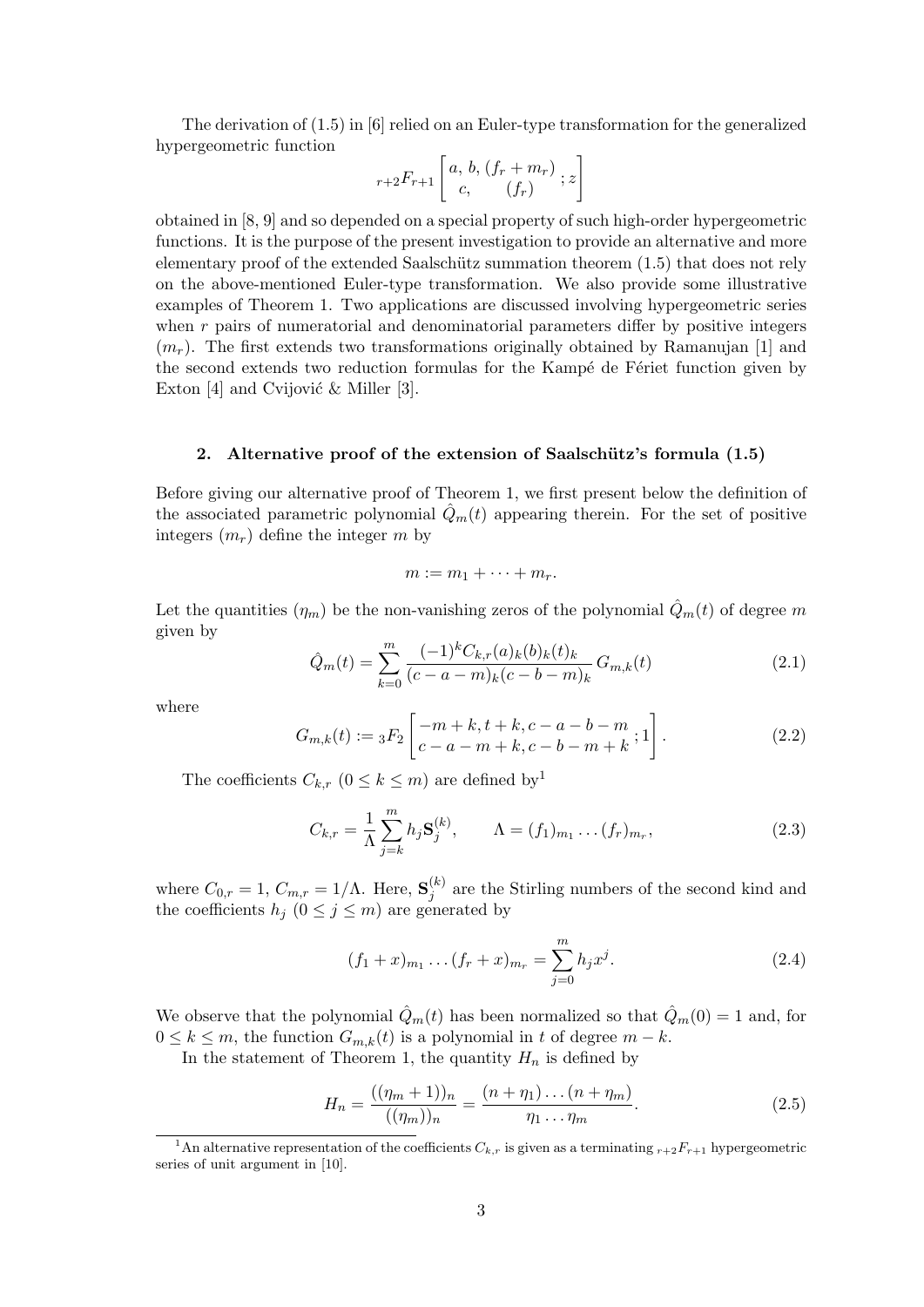We observe that to evaluate  $H_n$  it is not necessary to evaluate the zeros  $(\eta_m)$  of the polynomial  $\hat{Q}_m(t)$ . Since  $\hat{Q}_m(t) = (-1)^m(t-\eta_1)\dots(t-\eta_m)/(\eta_1 \dots \eta_m)$ , it follows immediately from  $(2.5)$  that

$$
H_n = \hat{Q}_m(-n),
$$

where, since  $(-n)_m = 0$  for  $m > n$ ,

$$
\hat{Q}_m(-n) = \sum_{k=0}^{\min\{m,n\}} \frac{(-1)^k C_{k,r}(a)_k(b)_k(-n)_k}{(c-a-m)_k(c-b-m)_k} G_{m,k}(-n).
$$
 (2.6)

Hence, to evaluate  $H_n$  it suffices to determine only the associated parametric polynomial  $\ddot{Q}_m(t)$  and set  $t = -n$ .

We now begin our proof of the summation formula (1.5). We express the  $r+3F_{r+2}(1)$ in its series form for non-negative integer  $n$  as

$$
F \equiv {}_{r+3}F_{r+2}\left[ \begin{array}{c} -n, a, b, (f_r + m_r) \\ c, m - n - \sigma, (f_r) \end{array}; 1 \right] = \sum_{s=0}^{n} \frac{(-n)_s (a)_s (b)_s}{(c)_s (m - n - \sigma)_s s!} \frac{((f_r + m_r))_s}{((f_r))_s}.
$$

Making use of the fact that for non-negative integer s

$$
\frac{(f_r+m_r)_s}{(f_r)_s}=\frac{(f_r+s)_{m_r}}{(f_r)_{m_r}},
$$

we find using the definition of the coefficients  $h_j$  in (2.4) and  $m = m_1 + \cdots + m_r$  that

$$
\frac{((f_r + m_r))_s}{((f_r))_s} = \frac{1}{\Lambda}(s + f_1)_{m_1} \dots (s + f_r)_{m_r} = \frac{1}{\Lambda} \sum_{j=0}^m h_j s^j
$$

$$
= 1 + \frac{1}{\Lambda} \sum_{j=1}^m h_j \sum_{k=1}^j \mathbf{S}_j^{(k)} s(s - 1) \dots (s - k + 1)
$$

$$
= 1 + \sum_{k=1}^m s(s - 1) \dots (s - k + 1) \frac{1}{\Lambda} \sum_{j=k}^m h_j \mathbf{S}_j^{(k)}
$$

$$
= 1 + \sum_{k=1}^m C_{k,r} s(s - 1) \dots (s - k + 1),
$$

where the coefficients  $C_{k,r}$  and the quantity  $\Lambda$  are defined in (2.3).

Then, since  $(-n)_m = 0$  for  $m > n$  and  $C_{0,r} = 1$ , we have

$$
F = \sum_{s=0}^{n} \frac{(-n)_s (a)_s (b)_s}{(c)_s (m-n-\sigma)_s} \sum_{k=0}^{\min\{m,n\}} \frac{C_{k,r}}{(s-k)!} = \sum_{k=0}^{\min\{m,n\}} C_{k,r} \sum_{s=0}^{n-k} \frac{(-n)_{s+k} (a)_{s+k} (b)_{s+k}}{(c)_{s+k} (m-n-\sigma)_{s+k} s!}
$$

upon reversing the order of summation. Employing the result

$$
(a)_{s+k} = (a)_k (a+k)_s,\t\t(2.7)
$$

we obtain

$$
F = \sum_{k=0}^{\min\{m,n\}} \frac{C_{k,r}(-n)_k(a)_k(b)_k}{(c)_k(m-n-\sigma)_k} {}_3F_2\left[-n+k, a+k, b+k \atop c+k, m+k-n-\sigma; 1\right].
$$
 (2.8)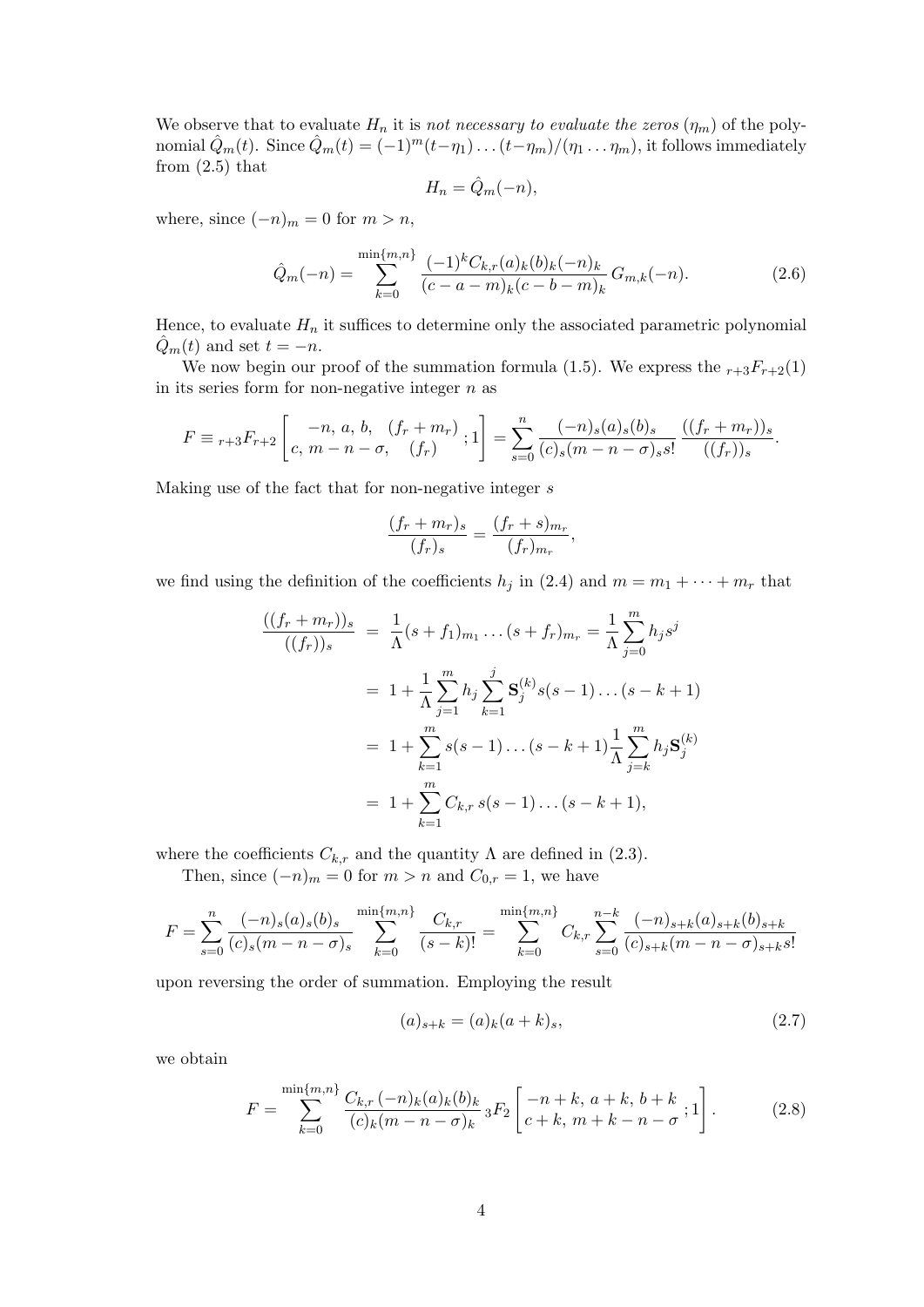We now employ the contiguous Saalschütz summation formula, which can be obtained from [13, p. 539, Eq. (85)], in the form

$$
{}_3F_2\left[ \begin{matrix} -n, a, b \\ c, p - n - \sigma \end{matrix}; 1 \right]
$$
  
= 
$$
\frac{(c - a - p)_n(c - b - p)_n}{(c)_n(c - a - b - p)_n} {}_3F_2\left[ \begin{matrix} -p, -n, c - a - b - p \\ c - a - p, c - b - p \end{matrix}; 1 \right] \quad p = 0, 1, 2, ...
$$

for non-negative integer n and  $\sigma := c - a - b - 1$ . Then, with  $p = m - k$ ,  $n \to n - k$ ,  $a \to a + k$ ,  $b \to b + k$ ,  $c \to c + k$  and  $\sigma \to \sigma - k$ , we find that the term with index k in (2.8) becomes

$$
\frac{C_{k,r}(-n)_k(a)_k(b)_k}{(c)_k(m-n-\sigma)_k} \frac{(c-a-m+k)_{n-k}(c-b-m+k)_{n-k}}{(c+k)_{n-k}(c-a-b-m)_{n-k}}
$$
  

$$
\times {}_3F_2\left[-m+k,-n+k,c-a-b-m \atop c-a-m+k,c-b-m+k;1\right]
$$
  

$$
= \frac{(c-a-m)_n(c-b-m)_n}{(c)_n(c-a-b-m)_n} \frac{(-1)^k C_{k,r}(-n)_k(a)_k(b)_k}{(c-a-m)_k(c-b-m)_k} G_{m,k}(-n),
$$

where we have made use of the identities (2.7) (with  $s + k \rightarrow n$ ) and

$$
(m - n - \sigma)_k (c - a - b - m)_{n-k} = (-1)^k (c - a - b - m)_n
$$

and the definition of the polynomial  $G_{m,k}(t)$  in (2.2).

Hence it follows that

$$
F = \frac{(c-a-m)_n(c-b-m)_n}{(c)_n(c-a-b-m)_n} \sum_{k=0}^{\min\{m,n\}} \frac{(-1)^k C_{k,r}(-n)_k(a)_k(b)_k}{(c-a-m)_k(c-b-m)_k} G_{m,k}(-n)
$$

$$
= \frac{(c-a-m)_n(c-b-m)_n}{(c)_n(c-a-b-m)_n} \hat{Q}_m(-n)
$$

by (2.6). Since, from (2.5),  $\hat{Q}_m(-n) = ((\eta_m + 1))_n/((\eta_m))_n$ , this completes the proof of the summation formula in  $(1.5)$ .  $\Box$ 

#### 3. Examples

In the case  $r = 1$  and  $m_1 = m = 1$ ,  $f_1 = f$ , the summation theorem (1.5) takes the form

$$
{}_4F_3\left[\begin{array}{cc} -n, a, b, & f+1 \\ c, & 1-n-\sigma, & f \end{array}; 1\right] = \frac{(c-a-1)_n(c-b-1)_n}{(c)_n(c-a-b-1)_n} \left(1+\frac{n}{\eta}\right) \tag{3.1}
$$

for non-negative integer values of n, where  $\sigma = c - a - b - 1$  and

$$
\eta = \frac{(c-a-1)(c-b-1)f}{ab+(c-a-b-1)f}
$$
\n(3.2)

is the non-vanishing zero of the first-degree parametric polynomial

$$
\hat{Q}_1(t) = 1 - \frac{\{(c-a-b-1)f + ab\}t}{(c-a-1)(c-b-1)f}.
$$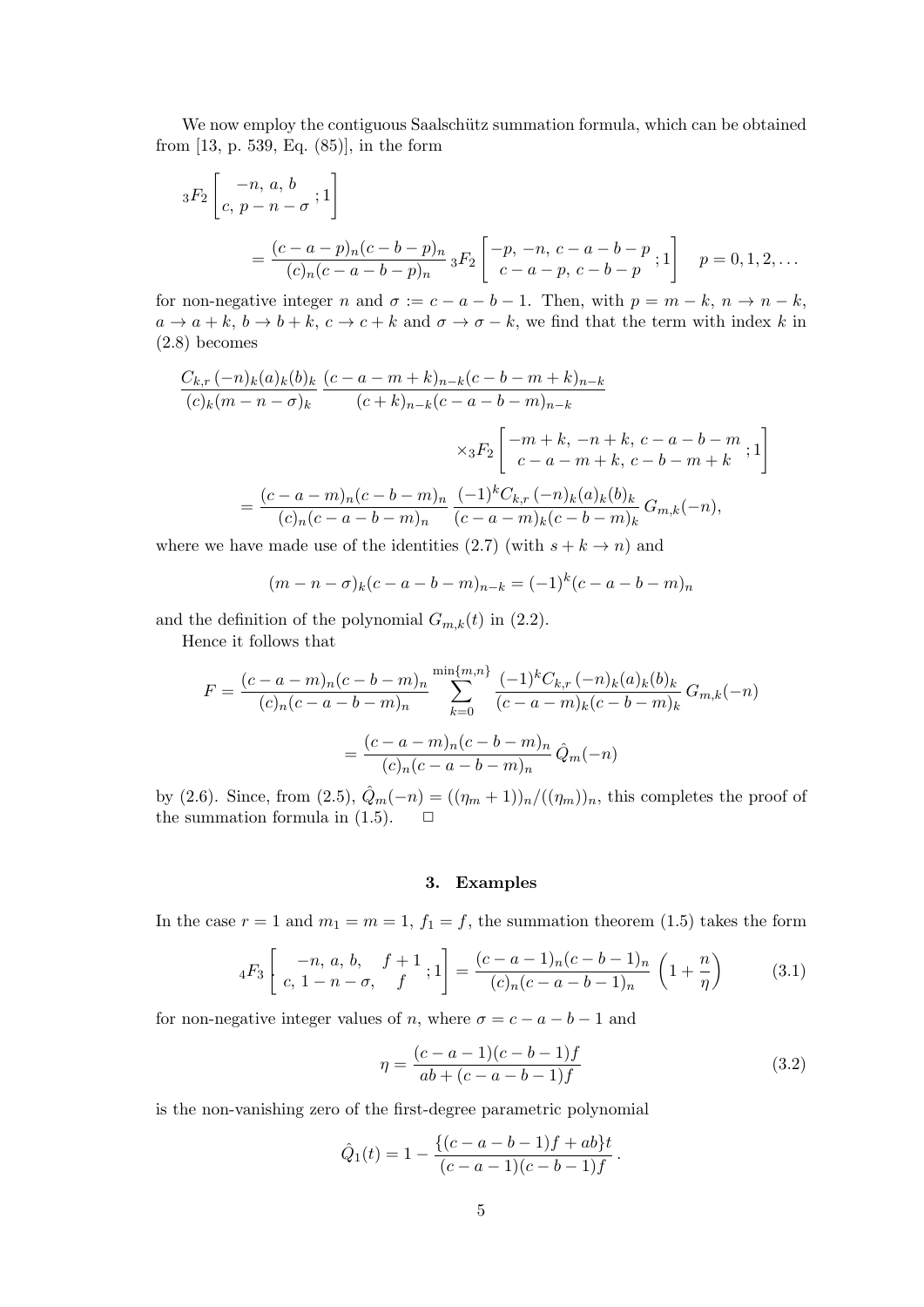Remark 1. When  $c = 1 + a - b$ , we have from (3.2)

$$
\eta = \frac{(a-2b)f}{2f-a}.\tag{3.3}
$$

If, in addition,  $f = \frac{1}{2}$  $\frac{1}{2}a$   $(a \neq 2b)$ , we obtain from  $(3.1)$ 

$$
{}_{4}F_{3}\left(\begin{array}{c} -n, a, b, 1+\frac{1}{2}a \\ 1+a-b, 1+2b-n, \frac{1}{2}a \end{array}\bigg|1\right) = \frac{(a-2b)_{n}(-b)_{n}}{(1+a-b)_{n}(-2b)_{n}}
$$

which is a known result [16, Appendix III, Eq. (17)].

In the case  $r = 1$ ,  $m_1 = 2$ ,  $f_1 = f$ , where  $C_{0,r} = 1$ ,  $C_{1,r} = 2/f$  and  $C_{2,r} = 1/(f)_2$ , we have the quadratic parametric polynomial (with zeros  $\eta_1$  and  $\eta_2$ ) given by [9]

$$
\hat{Q}_2(t) = 1 - \frac{2Bt}{(c-a-2)(c-b-2)} + \frac{Ct(1+t)}{(c-a-2)(c-b-2)}.
$$

where

$$
B := \sigma - 1 + \frac{ab}{f}, \qquad C := (\sigma - 1) \left( \sigma + \frac{2ab}{f} \right) + \frac{(a)_2(b)_2}{(f)_2}
$$

with  $\sigma$  as above. Hence we obtain

$$
{}_{4}F_{3}\left[\begin{array}{c} -n, a, b, f+2 \\ c, 2-n-\sigma, f \end{array}; 1\right] = \frac{(c-a-2)_{n}(c-b-2)_{n}}{(c)_{n}(c-a-b-2)_{n}} \left(1+\frac{n}{\eta_{1}}\right) \left(1+\frac{n}{\eta_{2}}\right)
$$

$$
= \frac{(c-a-2)_{n}(c-b-2)_{n}}{(c)_{n}(c-a-b-2)_{n}} \left\{1+\frac{2Bn}{(c-a-2)(c-b-2)}+\frac{Cn(n-1)}{(c-a-2)_{2}(c-b-2)_{2}}\right\}
$$

for nonegative integer values of  $n$ .

#### 4. The extension of two transformation formulas of Ramanujan

For our first application of the extension of the Saalschütz summation theorem in  $(1.5)$ we obtain two transformation formulas involving  $r+2F_{r+1}(x^2)$  series, when r pairs of numeratorial and denominatorial parameters differ by positive integers, that generalize results originally given by Ramanujan [1] in the case  $r = 0$ . Our results are given by the following theorem.

**Theorem 2**. Let  $(m_r)$  be a set of positive integers with  $m := m_1 + \cdots + m_r$ . Then, for n arbitrary (not necessarily an integer),

$$
(1-x^2)^{-\frac{1}{2}}r+2F_{r+1}\left[ \begin{array}{c} -n+\frac{1}{2}p, \; n+\frac{1}{2}p, \; (f_r+m_r) \\ p+\frac{1}{2}+m, \; (f_r) \end{array}; x^2 \right]
$$

$$
= {}_{m+2}F_{m+1}\left[ \begin{array}{c} \frac{1}{2} + \frac{1}{2}p - n, \; \frac{1}{2} + \frac{1}{2}p + n, \; (\eta_m+1) \\ p+\frac{1}{2} + m, \; (\eta_m) \end{array}; x^2 \right] \tag{4.1}
$$

when  $|x| < 1$ , where  $p = 0, 1$ . The  $(\eta_m)$  are the non-vanishing zeros of the parametric polynomial  $\hat{Q}_m(t)$  of degree m defined in (2.1) and (2.2).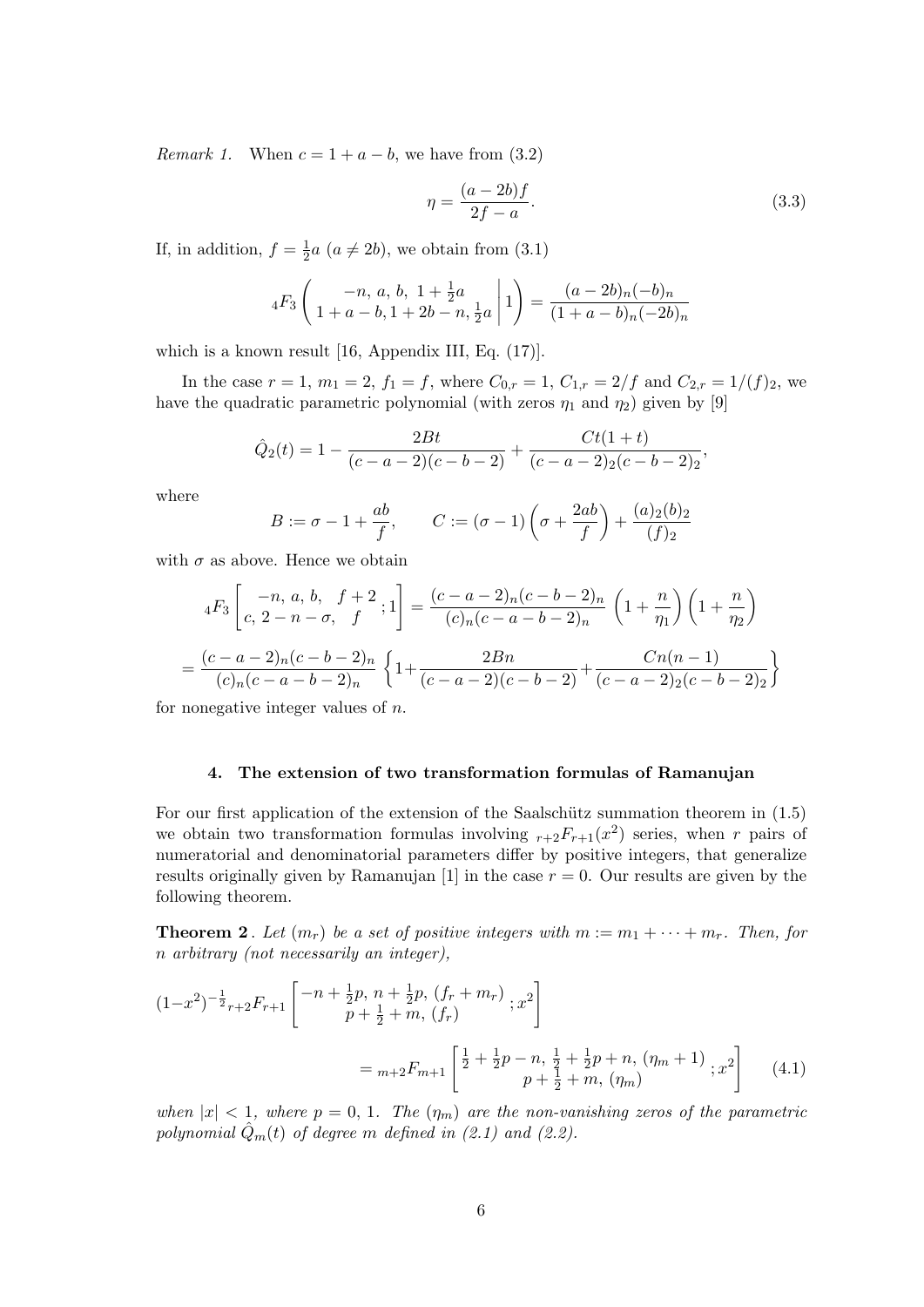*Proof:* We consider the case  $p = 0$  and define

$$
F \equiv (1 - x^2)^{-\frac{1}{2}} r_{+2} F_{r+1} \left[ \begin{array}{c} -n, n, (f_r + m_r) \\ \frac{1}{2} + m, (f_r) \end{array} ; x^2 \right]
$$
  
\n
$$
= \sum_{j=0}^{\infty} \frac{(\frac{1}{2})j}{j!} x^{2j} \sum_{k=0}^{\infty} \frac{(-n)_k (n)_k ((f_r + m_r))_k}{(\frac{1}{2} + m)_k ((f_r))_k k!} x^{2k}
$$
  
\n
$$
= \sum_{j=0}^{\infty} \sum_{k=0}^{\infty} \frac{(\frac{1}{2})_j (-n)_k (n)_k ((f_r + m_r))_k}{(\frac{1}{2} + m)_k ((f_r))_k j! k!} x^{2j+2k}, \qquad (|x| < 1)
$$

where we have expressed the Cauchy product as a double sum. Changing the double sum by rows to diagonal summation (see [16, p. 58]) by putting  $j \to j - k$  ( $0 \le k \le j$ ), we find

$$
F = \sum_{j=0}^{\infty} \sum_{k=0}^{j} \frac{\left(\frac{1}{2}\right)_{j-k}(-n)_k(n)_k((f_r + m_r))_k}{\left(\frac{1}{2} + m\right)_k((f_r))_k(j-k)!k!} x^{2j}
$$
  
\n
$$
= \sum_{j=0}^{\infty} \frac{\left(\frac{1}{2}\right)_{j}}{j!} x^{2j} \sum_{k=0}^{j} \frac{(-j)_k(-n)_k(n)_k((f_r + m_r))_k}{\left(\frac{1}{2} + m\right)_k\left(\frac{1}{2} + j\right)_k((f_r))_k k!}
$$
  
\n
$$
= \sum_{j=0}^{\infty} \frac{\left(\frac{1}{2}\right)_{j}}{j!} x^{2j} r + 3F_{r+2} \left[ \frac{-j}{\frac{1}{2}} - j, \frac{1}{2} + m, (f_r) ; 1 \right],
$$

where we have made use of the identities

$$
\left(\frac{1}{2}\right)_{j-k} = \frac{(-1)^k \left(\frac{1}{2}\right)_k}{\left(\frac{1}{2} - j\right)_k}, \qquad \frac{1}{(j-k)!} = \frac{(-1)^k (-j)_k}{j!}.
$$
\n(4.2)

If we now identify the parameters a, b and c in (1.5) with  $n, -n$  and  $\frac{1}{2} + m$  respectively, then we can apply the extension of Saalschütz's summation formula in Theorem 1 to obtain

$$
F = \sum_{j=0}^{\infty} \frac{\left(\frac{1}{2} - n\right)_{j} \left(\frac{1}{2} + n\right)_{j} \left((\eta_{m} + 1)\right)_{j}}{\left(\frac{1}{2} + m\right)_{j} \left((\eta_{m})\right)_{j} j!} x^{2j} = m + 2F_{m+1} \left[ \frac{\frac{1}{2} - n, \frac{1}{2} + n, (\eta_{m} + 1)}{\frac{1}{2} + m, (\eta_{m})}; x^{2} \right],
$$

thereby establishing the result when  $p = 0$ . The proof of the case with  $p = 1$  is similar and consequently will be omitted.  $\Box$ 

In the case  $r = 0$  ( $m = 0$ ), (4.1) reduces to the two identities for n arbitrary

$$
(1-x^2)^{-\frac{1}{2}} {}_2F_1\left[\begin{array}{c} -n, n \\ \frac{1}{2} \end{array}; x^2\right] = {}_2F_1\left[\begin{array}{c} \frac{1}{2} - n, \frac{1}{2} + n \\ \frac{1}{2} \end{array}; x^2\right] \tag{4.3}
$$

and

$$
(1-x^2)^{-\frac{1}{2}} {}_2F_1\left[\frac{\frac{1}{2}-n, \frac{1}{2}+n}{\frac{3}{2}}; x^2\right] = {}_2F_1\left[\frac{1-n, 1+n}{\frac{3}{2}}; x^2\right]
$$
(4.4)

obtained by Ramanujan [1, p. 99, 35(iii)].

When  $r = 1, m_1 = m = 1, f_1 = f$ , we obtain from (4.1) with  $p = 0$ 

$$
(1-x^2)^{-\frac{1}{2}} {}_3F_2\left[\begin{array}{c} -n, n, f+1 \\ \frac{3}{2}, f \end{array}; x^2\right] = {}_3F_2\left[\begin{array}{c} \frac{1}{2}-n, \frac{1}{2}+n, \eta+1 \\ \frac{3}{2}, \eta \end{array}; x^2\right], \quad (4.5)
$$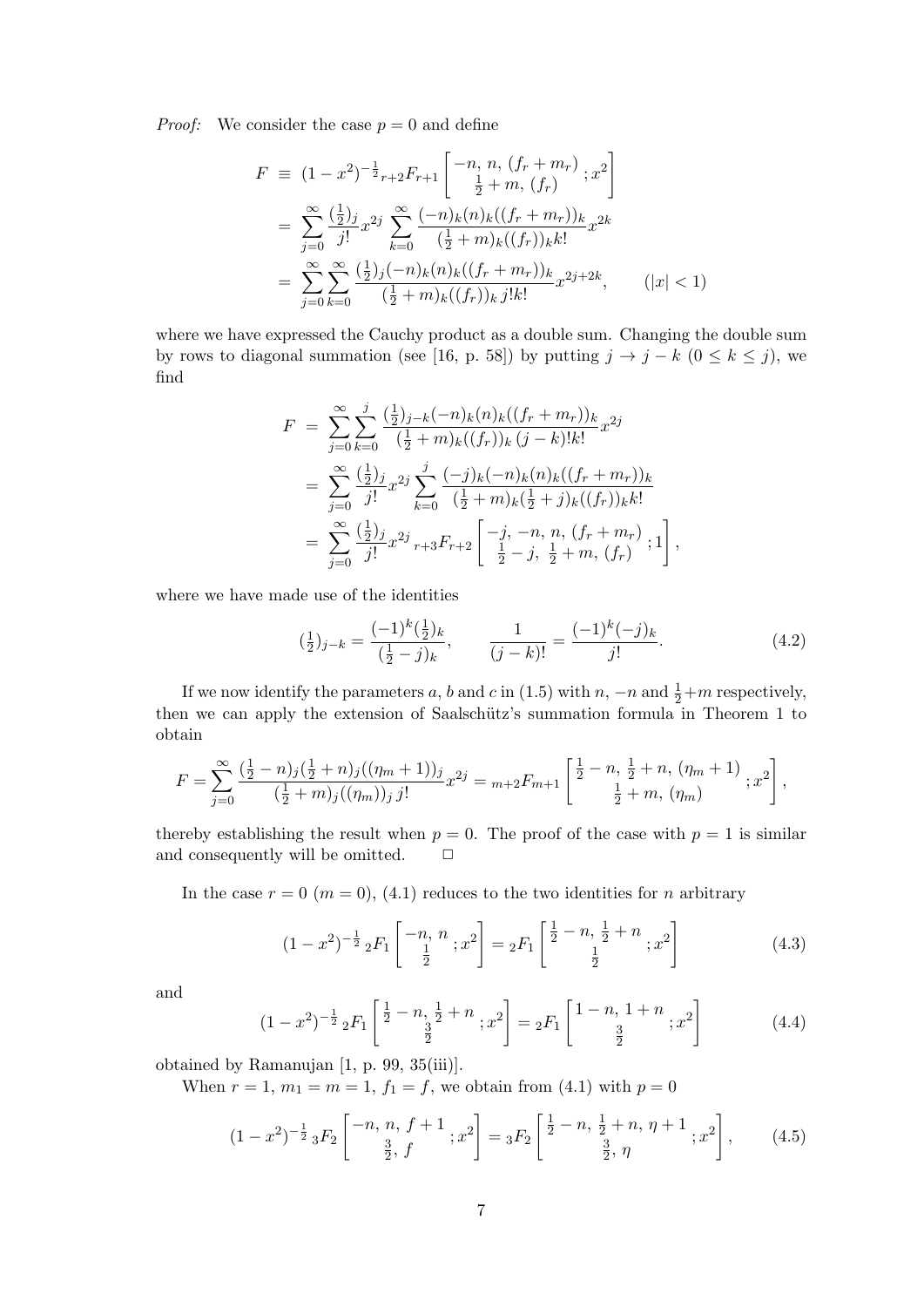where, from  $(3.2)$ ,

$$
\eta = \frac{(n^2 - \frac{1}{4})f}{n^2 - \frac{1}{2}f};
$$

and when  $p = 1$ 

$$
(1-x^2)^{-\frac{1}{2}} {}_3F_2\left[\frac{\frac{1}{2}-n,\frac{1}{2}+n,f+1}{\frac{5}{2},f};x^2\right] = {}_3F_2\left[\frac{1-n,1+n,\eta+1}{\frac{5}{2},\eta};x^2\right],\qquad(4.6)
$$

where, from  $(3.2)$ ,

$$
\eta = \frac{(n^2 - 1)f}{n^2 - \frac{1}{2}f - \frac{1}{4}}
$$

both for *n* arbitrary. When  $f = \frac{1}{2}$  $rac{1}{2}$  and  $f = \frac{3}{2}$  $\frac{3}{2}$ , we remark that (4.5) and (4.6) correctly reduce to  $(4.3)$  and  $(4.4)$ , respectively. The results in  $(4.5)$  and  $(4.6)$  have been obtained recently by different means in [2].

#### 5. Two reduction formulas for the Kampé de Fériet function

The Kampé de Fériet function is a hypergeometric function of two variables defined by

$$
F_{q:t;u}^{p:r;s}\left[\begin{array}{c}(\alpha_p):(a_r),(b_s)\\(\beta_q):(c_t),(d_u)\end{array}\bigg| x, y\right] = \sum_{m=0}^{\infty}\sum_{n=0}^{\infty}\frac{((\alpha_p))_{m+n}}{((\beta_q))_{m+n}}\frac{((a_r))_m((b_s))_n}{((c_t))_m((d_u))_n}\frac{x^m y^n}{m! n!},\qquad(5.1)
$$

where  $p, q, r, s, t, u$  are nonnegative integers that correspond to the number of elements in the parameter sets  $(\alpha_p)$ ,  $(\beta_q)$ ,  $(\alpha_r)$ ,  $(b_s)$ ,  $(c_t)$  and  $(d_u)$ , respectively; for an introduction to this function, see [18, pp. 63–64]. We also have the easily established result [4, Eq. (6)]

$$
F_{q:t;u}^{p:r;s}\left[\begin{array}{c}(\alpha_p) : (a_r); (b_s) \ (c_t); (d_u)\end{array}\bigg|x, y\right]
$$
  
= 
$$
\sum_{n=0}^{\infty} \frac{((\alpha_p))_n((b_s))_n}{((\beta_q))_n((d_u))_n} \frac{y^n}{n!} r+u+1} F_{s+t}\left[-n, (a_r), (1-d_u-n) \ (c_t); (1-b_s-n) \right]; (-1)^{s-u+1} \frac{x}{y}\right].
$$
  
(5.2)

Reduction formulas represent the Kampé de Fériet function as a generalized hypergeometric function of lower order and of a single variable. The identification of such reductions is of considerable utility in the application of these functions; a compilation can be found in [17, pp. 28–32]. In this section we shall be concerned with reduction formulas for the Kampé de Fériet function when one set of numeratorial and denominatorial parameters differs by positive integers  $(m_r)$ . One of the first results of this type was obtained by Miller [7] in the form<sup>2</sup>

$$
F_{q:r+1;0}^{p:r+1;0} \left[ \begin{array}{c} (\alpha_p) : a, (f_r + m_r); \\ (\beta_q) : b, (f_r); \end{array} \right] = x, \ x \bigg] = p+m+1 F_{q+m+1} \left[ \begin{array}{c} (\alpha_p), b-a-m, (\xi_m+1) \\ (\beta_q), b, (\xi_m) \end{array} ; x \right],
$$

where the horizontal line indicates an empty parameter sequence. The  $(\xi_m)$  are the nonvanishing zeros of the associated parametric polynomial of degree  $m = m_1 + \cdots + m_r$ given by

$$
Q_m(t) = \frac{1}{(\lambda)_m} \sum_{k=0}^m (b)_k C_{k,r}(t)_k (\lambda - t)_{m-k}
$$
\n(5.3)

<sup>&</sup>lt;sup>2</sup>In [7], Miller gave the case  $(m_r) = 1$  but his arguments are easily extended to the case of positive integers  $(m_r)$ .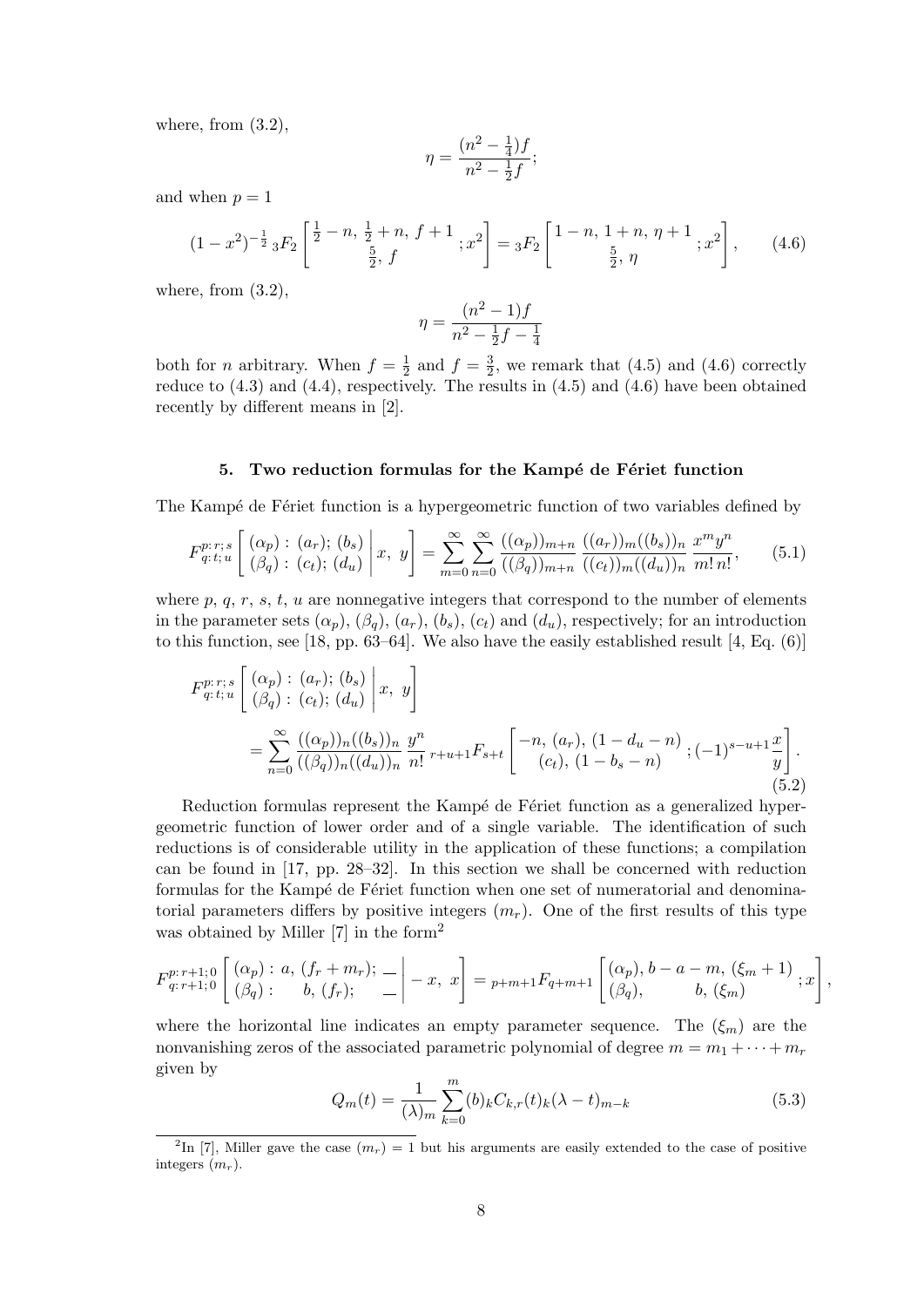which is normalized so that  $Q_m(0) = 1$ , where  $\lambda := b - a - m$  and the coefficients  $C_{k,r}$ are defined in (2.3). In the case  $r = 1$ ,  $m_1 = m = 1$ ,  $f_1 = f$ , we have

$$
Q_1(t) = 1 + \frac{(b-f)t}{(c-b-1)f},
$$

with the nonvanishing zero  $\xi_1 = \xi$  (provided  $c - b - 1 \neq 0$ ) given by

$$
\xi = \frac{(c - b - 1)f}{f - b}.\tag{5.4}
$$

Here we shall exploit the result in (1.5) and the extension of the Vandermonde-Chu summation formula in (1.3) to obtain two new reduction formulas.

#### 5.1 First reduction formula

From  $(5.2)$ , with  $y = x$  we obtain

$$
F_{q:r+1;0}^{p:r+2;1} \left[ \begin{array}{l} (\alpha_p) : a, b, (f_r + m_r); c - a - b - m \ | \ x, x \end{array} \right]
$$
  
\n
$$
= \sum_{n=0}^{\infty} \frac{((\alpha_p))_n}{((\beta_q))_n} \frac{(c - a - b - m)_n}{n!} x^n_{r+3} F_{r+2} \left[ \begin{array}{l} -n, a, b, (f_r + m_r) \ c, m - n - \sigma, (f_r) \end{array} ; 1 \right]
$$
  
\n
$$
= \sum_{n=0}^{\infty} \frac{((\alpha_p))_n}{((\beta_q))_n} \frac{(c - a - m)_n (c - b - m)_n}{(c)_n} \frac{((\eta_m + 1))_n}{((\eta_m))_n} \frac{x^n}{n!}
$$
  
\n
$$
= p + m + 2F_{q+m+1} \left[ \begin{array}{l} (\alpha_p), c - a - m, c - b - m, (\eta_m + 1) \ (\beta_q), & c, (m_m) \end{array} ; x \right]
$$
(5.5)

upon application of (1.5), where we recall that  $\sigma := c - a - b - 1$  and the  $(\eta_m)$  are the nonvanishing zeros of the parametric polynomial  $Q_m(t)$  defined in (2.1).

In the case  $r = 1$ ,  $m_1 = m = 1$ ,  $f_1 = f$  we obtain the reduction formula

$$
F_{q:2;0}^{p:3;1} \left[ \begin{array}{c} (\alpha_p): a, b, f+1; c-a-b-1 \ (\beta_q): c, f; \end{array} \right] =_{p+3} F_{q+2} \left[ \begin{array}{c} (\alpha_p), c-a-1, c-b-1, \eta+1 \ (\beta_q), \end{array} \right], (5.6)
$$

where  $\eta$  is defined in (3.2).

Remark 2. If we take  $c = 1 + a - b$  in (5.6), then  $\eta$  is given by (3.3). The special case  $f = \frac{1}{2}$  $\frac{1}{2}a$  then corresponds to  $\eta = \infty$   $(a \neq 2b)$  and we obtain Exton's reduction formula  $[4, Eq. (11)]$ 

$$
F_{q:2;0}^{p:3;1} \left[ \begin{array}{cc} (\alpha_p): & a, b, 1 + \frac{1}{2}a; & -2b \\ (\beta_q): & 1 + a - b, \frac{1}{2}a; & \end{array} \right] =_{p+2} F_{q+1} \left[ \begin{array}{cc} (\alpha_p), & a - 2b, -b \\ (\beta_q), & 1 + a - b \end{array}; x \right].
$$

#### 5.2 Second reduction formula

We consider another reduction formula when  $p = q = 1$  for the function

$$
F(x,x) \equiv F_{1:r+1;0}^{1:r+2;1} \left[ \begin{array}{c} \alpha : a, \ \beta - d, \ (f_r + m_r); \ d \\ \beta : \end{array} \right | x, \ x \bigg]
$$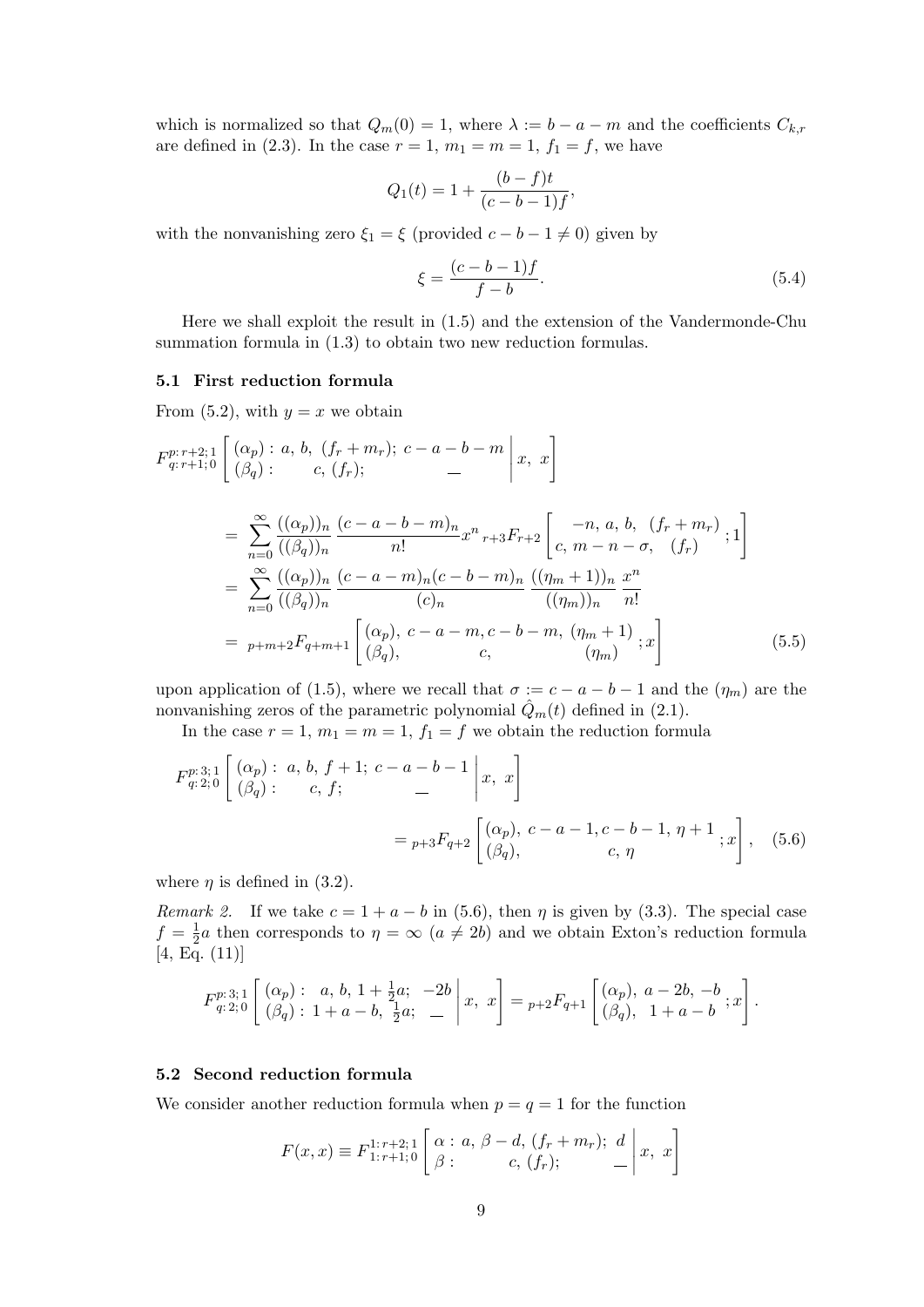thereby generalizing a result obtained by Cvijović and Miller in [3] in the case  $r = 0$ . Our derivation follows closely that given by these authors.

Making use of the identity  $(2.7)$  we find when  $|x| < 1$ 

$$
F(x,x) = \sum_{k=0}^{\infty} \sum_{n=0}^{\infty} \frac{(\alpha)_{n+k}}{(\beta)_{n+k}} \frac{(a)_k (\beta - d)_k (d)_n}{(c)_k} \frac{((f_r + m_r))_k}{((f_r))_k} \frac{x^{n+k}}{n!\,k!}
$$
  
= 
$$
\sum_{k=0}^{\infty} \frac{(\alpha)_k (a)_k (\beta - d)_k}{(\beta)_k (c)_k} \frac{((f_r + m_r))_k}{((f_r))_k} \frac{x^k}{k!} {}_2F_1 \left[ \alpha + k, d; x \right].
$$

Now applying Euler's first transformation [16, p. 31]

$$
{}_2F_1\left[\begin{array}{c} a, b \\ c \end{array}; x\right] = (1-x)^{-a} {}_2F_1\left[\begin{array}{c} a, c-b \\ c \end{array}; \frac{x}{x-1}\right],
$$

we obtain

$$
F(x, x)
$$

$$
= (1-x)^{-\alpha} \sum_{k=0}^{\infty} \frac{(\alpha)_k (a)_k (\beta - d)_k}{(\beta)_k (c)_k k!} \frac{((f_r + m_r))_k}{((f_r))_k} \left(\frac{x}{1-x}\right)^k {}_2F_1 \left[\alpha + k, \beta - d + k; \frac{x}{x-1}\right]
$$
  
\n
$$
= (1-x)^{-\alpha} \sum_{k=0}^{\infty} \sum_{n=0}^{\infty} \frac{(-1)^k (\alpha)_k (a)_k (\beta - d)_k}{(\beta)_k (c)_k k!} \frac{((f_r + m_r))_k}{((f_r))_k} \left(\frac{x}{x-1}\right)^{n+k} \frac{(\alpha + k)_n (\beta - d + k)_n}{(\beta + k)_n n!}
$$
  
\n
$$
= (1-x)^{-\alpha} \sum_{k=0}^{\infty} \sum_{n=0}^{\infty} \frac{(\alpha)_{n+k} (\beta - d)_{n+k}}{(\beta)_{n+k}} \frac{(-1)^k (a)_k ((f_r + m_r))_k}{(c)_k ((f_r))_k n! k!} \left(\frac{x}{x-1}\right)^{n+k}
$$

valid when  $|x| < 1$  and  $|x/(x-1)| < 1$ ; that is in the domain  $|x| < 1$ ,  $\Re(x) < \frac{1}{2}$  $rac{1}{2}$ .

Making the change of summation index  $n \to n - k$ , reversing the order of summation and using the second identity in (4.2), we then find

$$
F(x,x) = (1-x)^{-\alpha} \sum_{n=0}^{\infty} \frac{(\alpha)_n (\beta - d)_n}{(\beta)_n n!} \left(\frac{x}{x-1}\right)^n \sum_{k=0}^n \frac{(-n)_k (a)_k ((f_r + m_r))_k}{(c)_k ((f_r))_k k!}
$$
  

$$
= (1-x)^{-\alpha} \sum_{n=0}^{\infty} \frac{(\alpha)_n (\beta - d)_n}{(\beta)_n n!} \left(\frac{x}{x-1}\right)^n r + 2F_{r+1} \left[-n, a, (f_r + m_r) \atop c, (f_r)\right]; 1
$$
  

$$
= (1-x)^{-\alpha} m + 3F_{m+2} \left[\alpha, \beta - d, c - a - m, (\xi_m + 1) \atop \beta, c, \left(\xi_m\right)\right]; \frac{x}{x-1}
$$
(5.7)

upon use of the extension of the Vandermonde-Chu summation theorem in (1.3), where the  $(\xi_m)$  are the nonvanishing zeros of the associated parametric polynomial  $Q_m(t)$  defined in (5.3).

When  $r = 0$  ( $m = 0$ ) we recover the Cvijović-Miller result [3] given by

$$
F_{1:1;0}^{1:2;1} \left[ \begin{array}{c} \alpha : a, \beta - d; \ d \\ \beta : \end{array} \right| x, \ x \right] = (1-x)^{-\alpha} {}_{3}F_{2} \left[ \begin{array}{c} \alpha, \beta - d, \ c - a \\ \beta, \ c \end{array} ; \frac{x}{x-1} \right].
$$

When  $r = 1$ ,  $m_1 = m = 1$ ,  $f_1 = f$ , we have the reduction formula

$$
F_{1:2;0}^{1:3;1} \left[ \begin{array}{c} \alpha : a, \beta - d, f + 1; d \\ \beta : \end{array} \right| x, x
$$
  
=  $(1-x)^{-\alpha} {}_{4}F_{3} \left[ \begin{array}{c} \alpha, \beta - d, c - a - 1, \xi + 1 \\ \beta, c, \end{array} ; \frac{x}{x-1} \right], (5.8)$